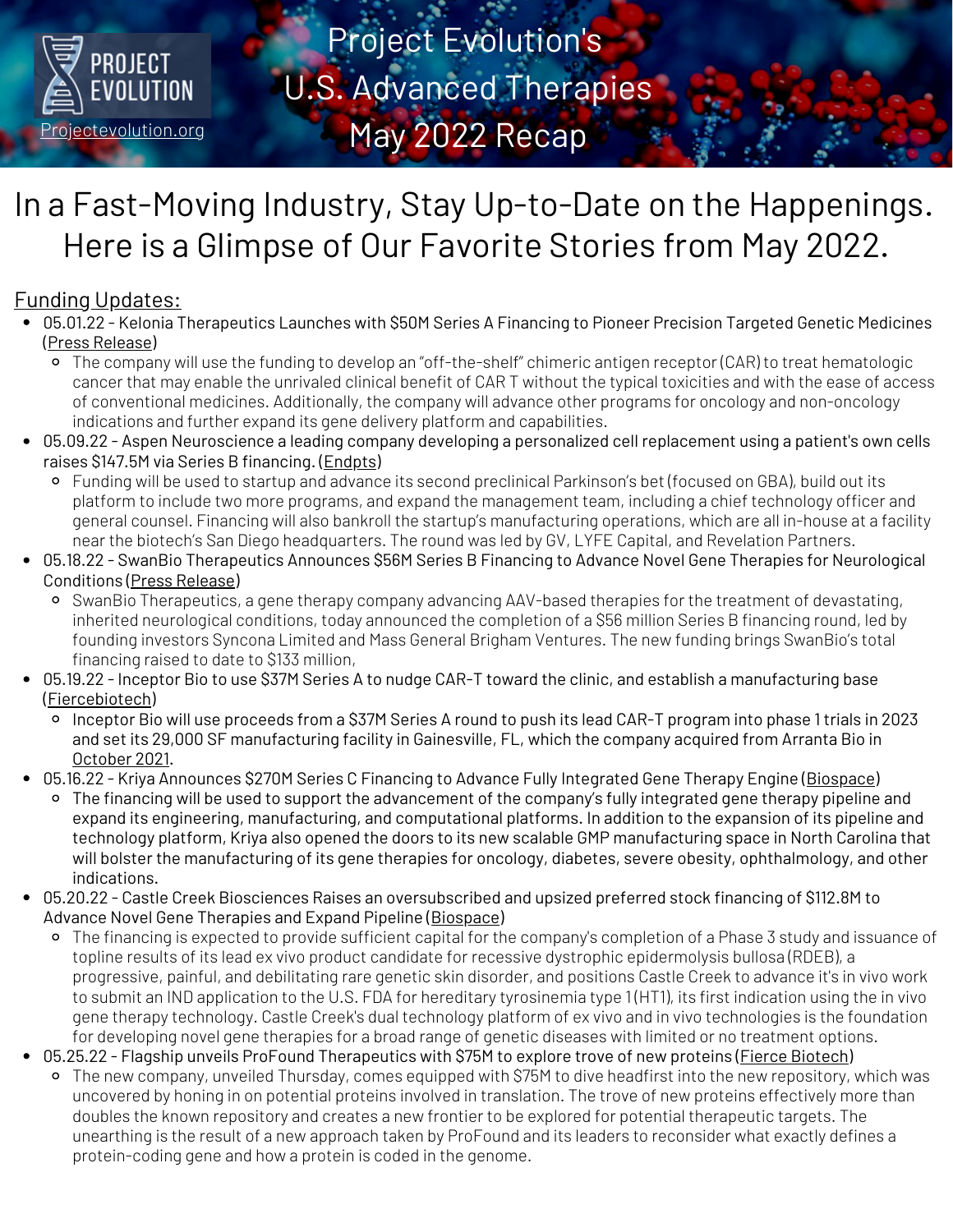### Manufacturing Updates:

- 05.09.22 Matica Bio opens CGT plant, with a little help from G-CON and Sartorius (Bioprocess [International](https://bioprocessintl.com/bioprocess-insider/facilities-capacity/matica-bio-opens-cgt-plant-with-a-little-help-from-g-con-and-sartorius/?utm_medium=email&_hsmi=212458500&_hsenc=p2ANqtz-_5tDqt-Ug9Hll5JmhkigHzkgAKuXAdW5NRaih8_pD8mp_wVJN5yyIBP0LpCqh_JoqczREdxis6uG37hy0-DRaZ6q3Jew&utm_content=212458500&utm_source=hs_email))
- cell and gene therapy (UGT) developers. The facility is fully financed by Matica's parent company though the size of<br>the investment as not been revealed and built out from an existing shell using modular cleanrooms fro CDMO Matica Biotechnology opened the 45,000 sf facility this week to provide viral vectors and cell-based products to cell and gene therapy (CGT) developers. The facility is fully financed by Matica's parent company – though the size of plant will benefit from PAT technologies, automation software, and single-use platforms supplied by bioprocess vendor Sartorius, after the two firms teamed up in October 2021.
- 05.19.22 AGC Biologics Invests in Viral Vector Suspension at New U.S. Campus (Press [Release\)](https://keloniatx.com/kelonia-therapeutics-launches-with-50-million-series-a-financing-to-pioneer-precision-targeted-genetic-medicines/)
	- The company is adding viral vector suspension technology and capacity for the development and manufacturing of gene therapies at its commercial-grade campus in Longmont, Col., USA. These new capabilities, which begin coming online in the third quarter of 2022, complement the campus' adherent viral vector and cell therapy offerings – enabling AGC Biologics to provide an in-depth variety of end-to-end cell and gene therapy services at this site.
- 05.19.22 Catalent introduces new AAV gene therapy tech in aim to speed up manufacturing process (*Endpts*)
	- The UpTempo Virtuoso platform can streamline the AAV manufacturing process to cut back on the time it takes to go from clinic to in-human clinical trials. It includes protocols for cell culture, transfection, and downstream purification, and can simplify the critical supply chain. It's designed to produce products for the clinic in just nine months, Catalent says, and customers will have access to Catalent's plasmid DNA offerings, too.
- 05.19.22 Be Bio and Resilience Announce Strategic Collaboration to Manufacture Engineered B Cells, a New Class of Cellular Medicines (Press [Release](https://www.businesswire.com/news/home/20220519005050/en/Be-Bio-and-Resilience-Announce-Strategic-Collaboration-to-Manufacture-Engineered-B-Cells-a-New-Class-of-Cellular-Medicines))
	- Resilience to Manufacture and Supply Good Manufacturing Practices (GMP)-Grade Viral Vector and Drug Product for Be Bio's Initial Rare Disease Clinical Programs. The pact marks the latest deal for a fast moving biomanufacturing startup, which has relationships in place with Takeda, Moderna, bluebird and Harvard.
- 05.25.22 Lilly plans to invest \$2.1 billion in new manufacturing sites in Indiana (Press [Release\)](https://investor.lilly.com/news-releases/news-release-details/lilly-plans-invest-21-billion-new-manufacturing-sites-indiana)
	- The company plans to expand its manufacturing footprint in Indiana by investing \$2.1 billion in two new manufacturing sites at Indiana's LEAP Lebanon Innovation and Research District in Boone County. These new facilities will expand Lilly's manufacturing network for active ingredients and new therapeutic modalities, such as genetic medicines, and represent the company's dedication to strengthening its portfolio of potentially life-changing treatments. The proposed project is expected to create up to 500 new Lilly roles with an additional four indirect jobs for every Lilly position created, based on industry data. An estimated 1,500 construction jobs will be required while the facilities are being built.
- 05.27.22 iECURE Enters Agreement with Center for Breakthrough Medicines [\(Contract](https://www.contractpharma.com/contents/view_breaking-news/2022-05-27/iecure-enters-agreement-with-center-for-breakthrough-medicines) Pharma)
	- Collaboration wherein CBM will produce and supply good manufacturing practices (GMP)-grade adeno-associated virus (AAV) for use in iECURE's future clinical studies for its gene-editing platform focused on mutation-agnostic in vivo gene insertion, or knock-in, editing for the treatment of liver disorders with significant unmet need,

#### Collaboration Updates:

- 05.02.22 Scribe Therapeutics Expands Collaboration With Biogen to Second Target (Press [Release\)](https://www.businesswire.com/news/home/20220502005228/en/Scribe-Therapeutics-Expands-Collaboration-With-Biogen-to-Second-Target)
	- CRISPR molecular engineering company co-founded by Nobel Laureate Jennifer Doudna continues to accelerate the development of best-in-class in vivo CRISPR-based medicines through the expansion of its ongoing collaboration with Biogen.
- 05.02.22 Gilead and Dragonfly Announce Strategic Research Collaboration to Develop Natural Killer Cell Engagers in Oncology and Inflammation (Press [Release\)](https://www.gilead.com/news-and-press/press-room/press-releases/2022/5/gilead-and-dragonfly-announce-strategic-research-collaboration-to-develop-natural-killer-cell-engagers-in-oncology-and-inflammation)
	- Under the agreement, Gilead will receive an exclusive, worldwide license from Dragonfly for the 5T4-targeting investigational immunotherapy program, DF7001. The agreement also grants Gilead options, after the completion of certain preclinical activities, to license exclusive, worldwide rights to develop and commercialize additional NK cell engager programs using the Dragonfly Tri-specific NK Engager (TriNKET™) platform. TriNKETs are activators of the innate and adaptive immune systems, recruiting NK and cytotoxic T cells into the tumor microenvironment.
- 05.09.22 Twist Bioscience Enters into Research, Exclusive Option and License Agreement with Astellas for Antibodies to Reduce Tumor Microenvironment-Mediated Immunosuppression ([Biospace](https://www.biospace.com/article/releases/twist-bioscience-enters-into-research-exclusive-option-and-license-agreement-with-astellas-for-antibodies-to-reduce-tumor-microenvironment-mediated-immunosuppression/?s=105))
	- Under the terms of the agreement, the companies will jointly conduct research activities to identify and optimize proprietary Twist antagonist antibodies, targeting an undisclosed checkpoint inhibitor pathway in the tumor microenvironment (TME), as potential therapeutic development candidates. Under the terms of the agreement, Twist will receive an upfront payment from Astellas as well as an additional payment upon the exercise of the licensing option. Twist will receive payments connected to success-based clinical milestones as well as royalty payments on product sales for each licensed product. Astellas will be responsible for the development, manufacturing and commercialization of any licensed products.